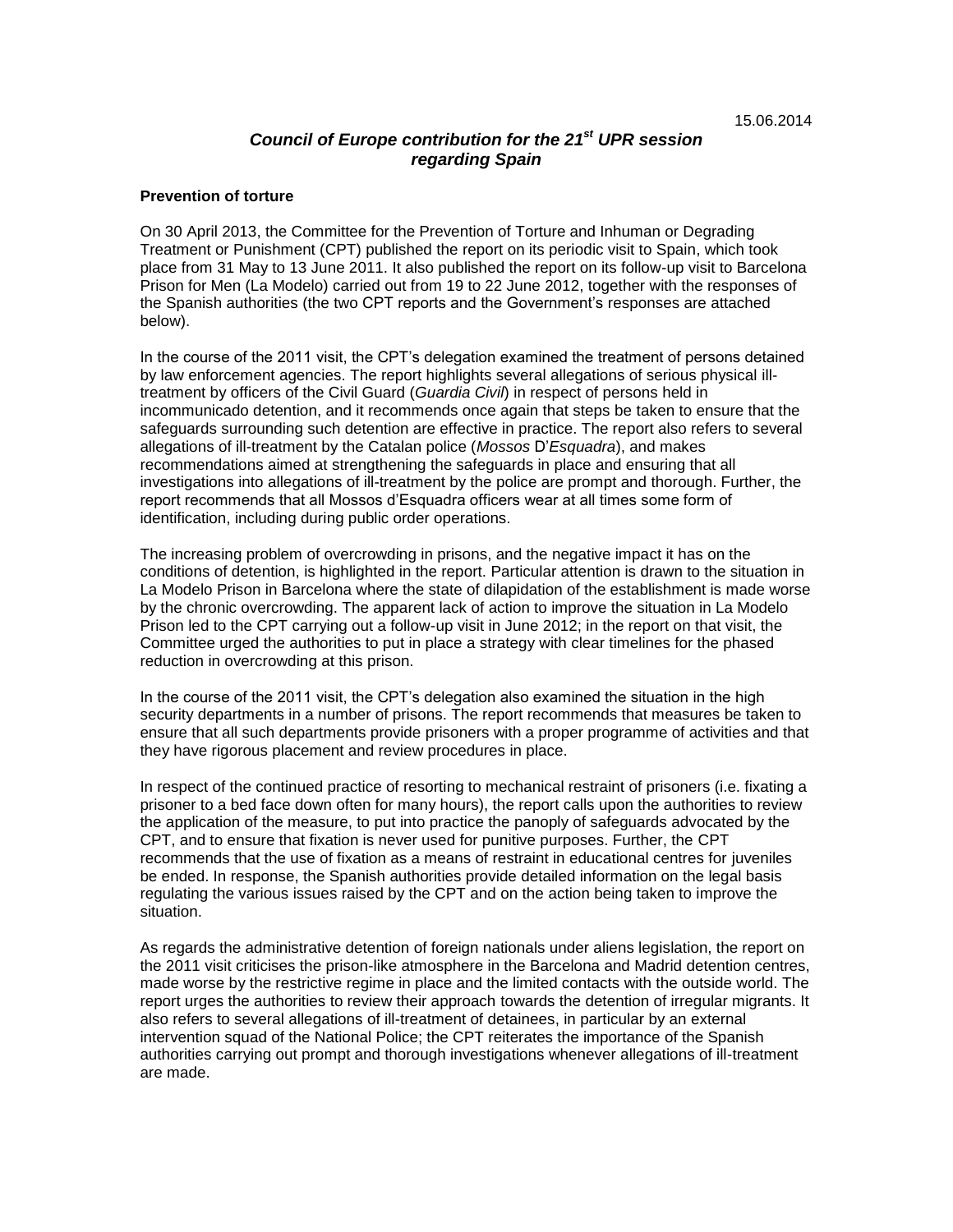A complete list of the CPT's recommendations, comments and requests for information is contained in Appendix I to the reports.<sup>1</sup>



### **Council of Europe Commissioner for Human Rights**

On 9 October 2013, the Commissioner for Human Rights, Nils Muižnieks released the report on his visit to Spain from 3 to 7 June 2013. $^2$ 

The Commissioner's report focuses on following human rights issues:

- impact of the economic crisis and fiscal austerity measures on children $3$
- impact of the economic crisis and fiscal austerity measures on persons with disabilities<sup>4</sup>
- the role of law enforcement authorities in the protection of human rights<sup>5</sup>.

The Commissioner provides specific conclusions and recommendations at the end of each section.<sup>6</sup>

Upon releasing his report, Nils Muižnieks said that "cuts in social, health and educational budgets have led to a worrying growth of family poverty in Spain. This has had a particularly negative impact on the enjoyment of human rights by children and persons with disabilities. The Spanish authorities should do more to ensure that the human rights of vulnerable groups are better respected in the context of austerity measures".

"The growing child poverty, malnutrition and inadequate housing are issues of serious concern because of their potentially devastating long-term impact on children and the country. The Spanish authorities must implement effective strategies to solve these poverty-related problems and increase the protection of socio-economic rights". The Commissioner stresses that a systematic assessment of the impact that austerity measures have on children and other vulnerable social groups, in close co-operation with civil society and the national and regional ombudsmen, is a particularly important step to this end. He also recommends accession by Spain to the revised European Social Charter and its mechanism of collective complaints.

Commissioner Muižnieks also warns that significant cuts inflicted on education budgets in the last three years are undermining children's equality of opportunities by making it more difficult for children facing specific difficulties or disadvantage to access quality education in an inclusive environment. He also calls for human rights education to be kept as part of the curricula, as "it is a key factor in building a future generation of active and responsible citizens, who are the life blood of a democratic society".

Austerity measures are also worsening the living conditions and social inclusion opportunities of persons with disabilities. "The Spanish authorities should carry out an impact assessment of budgetary cuts on persons with disabilities and adjust policies to ensure that adequate resources are available for their education and employment opportunities."

In addition, the Commissioner is concerned about the conduct of law enforcement authorities. "Illtreatment by and impunity of members of law enforcement agencies is a very serious, long-

 $<sup>1</sup>$  In the 2011 report on pp. 81-96; in the 2012 report on pp. 21 23.</sup>

 $^{2}$ A summary of the report appears on pp. 2-3.

paras. 9-37.

<sup>4</sup> paras. 50-88.

<sup>5</sup> paras. 100-143.

<sup>6</sup> paras. 38-49, 89-99 and 144-153.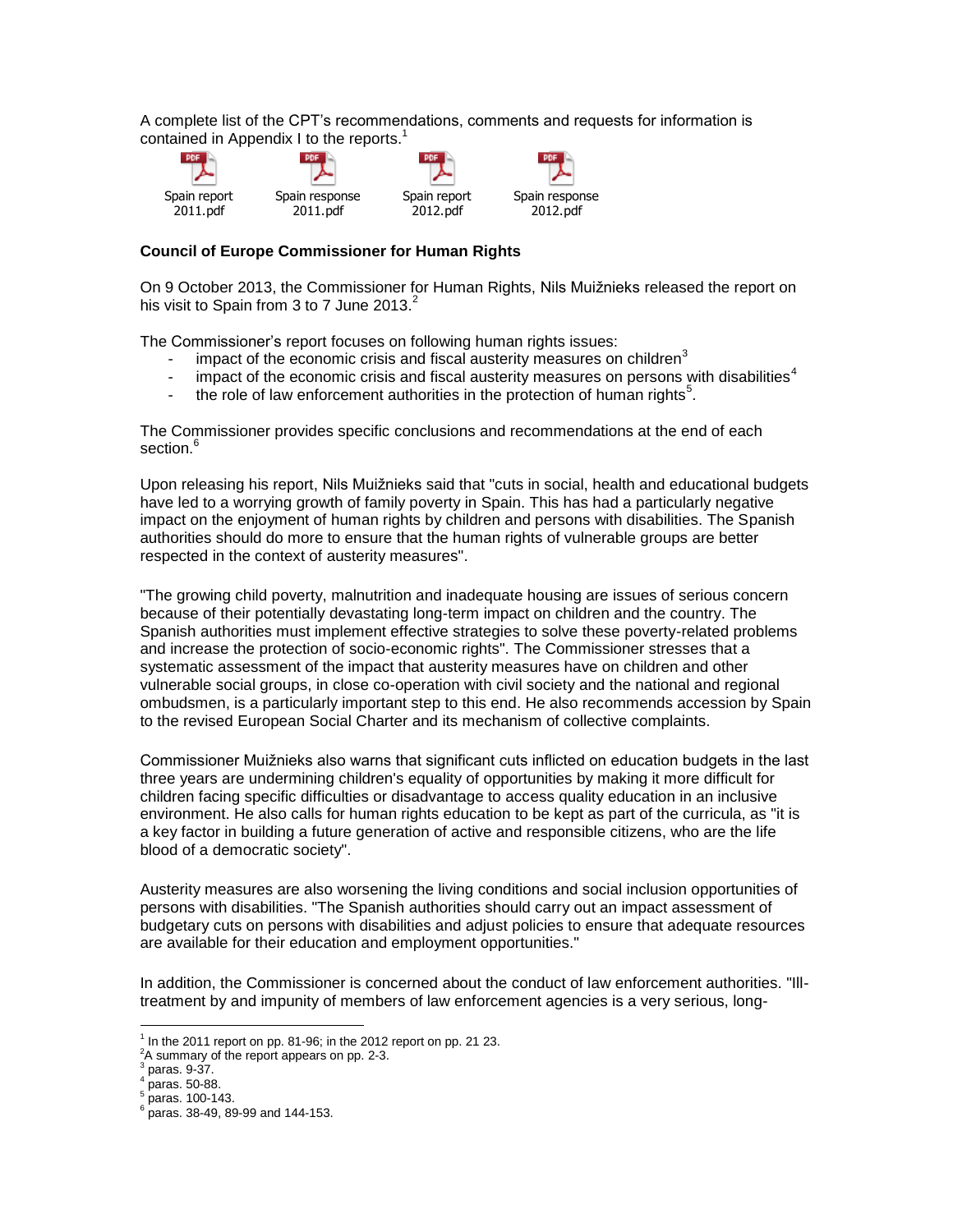standing human rights issue for which Spain has already been condemned by international bodies, including the European Court of Human Rights. The Spanish authorities should ensure that law enforcement officials fully abide by international human rights standards. In this context, incommunicado detention has led to grave human rights violations and should be abolished". The Commissioner also urges the authorities to vigorously counter ethnic profiling practices, which notably target and stigmatise migrants in stop-and-search operations.

Of concern are also the disproportionate use of force by law enforcement officials to control antiausterity demonstrations and the imposition of fines on demonstrators. "This impinges on Spain's obligations to respect freedom of expression and peaceful assembly. I am also concerned about the frequent lack of visible identification numbers of law enforcement officials, especially during demonstrations, as this has impeded the prosecution and sanctioning of perpetrators of abuse. The recent changes in the size and display of the identification numbers of national police officers is a step forward. However, the numbers should be worn in a way that facilitates easy identification of the officers".

Lastly, underscoring that impunity for ill-treatment committed by law enforcement officials is antithetical to the very principle of democracy, the Commissioner calls on the Spanish government to end "its long-standing practice of granting pardons to those involved in serious human rights violations, including torture, whose absolute prohibition requires States to enact effective punishment".

The Commissioner's report on his visit to Spain in 2013 and the comments of the Spanish authorities appear below.



# **Fighting corruption**

## *Third Round Compliance*

On 11 July 2013, the Group of States against Corruption (GRECO) published its Third Round Compliance Report on Spain. In its report GRECO concluded that Spain has implemented satisfactorily or dealt with in a satisfactory manner in total six of the 15 recommendations contained in the Third Round Evaluation Report.

Concerning incriminations, following the adoption of the Third Round Evaluation Report<sup>7</sup>, Spain ratified the Criminal Law Convention on Corruption (ETS 173) and its Additional Protocol (ETS 191). This was an important step forward which also led to several amendments in the formulation of corruption offences in domestic legislation. At present, the criminalisation of bribery and trading in influence in the Spanish Penal Code is largely in line with the Council of Europe standards. The authorities are encouraged to pay further attention to the international dimension of corruption, notably, with respect to bribery and trading in influence of foreign and international officials, foreign jurors and arbitrators, and to the particular coverage of passive bribery in the private sector.

In so far as the transparency of political funding is concerned<sup>8</sup>, Law 5/2012 introduces a series of amendments aimed at improving transparency, oversight and enforcement in this domain. It includes additional bans on the sources of funding to political parties and further regulates loans. It also lays out certain publication requirements for political parties and related

 7 2009 Evaluation Report on Spain on Incriminations (Theme I).

<sup>&</sup>lt;sup>8</sup> 2009 Evaluation Report on Spain on Transparency of Party Funding (Theme II).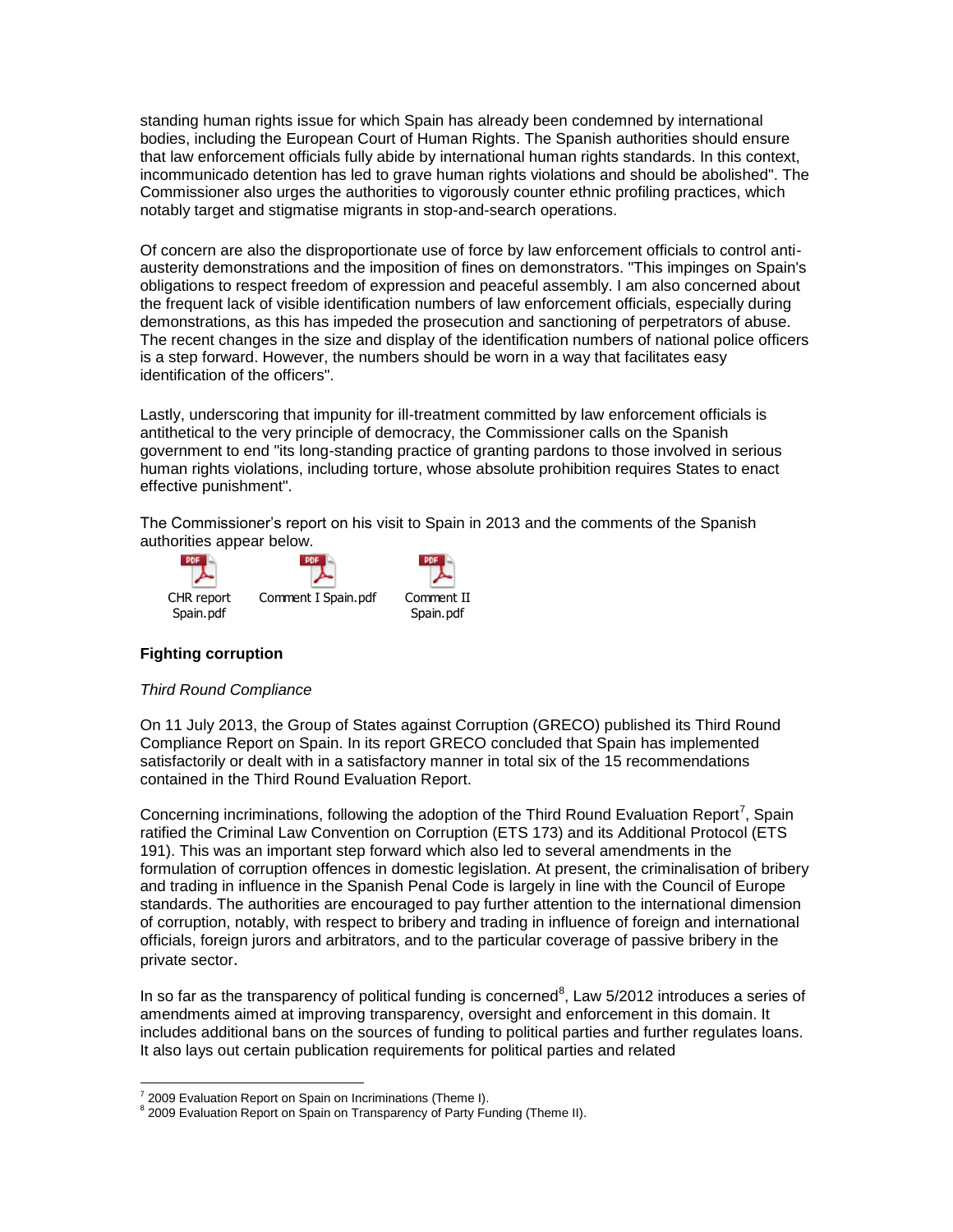associations/foundations. It is too early to assess whether the recent legislative changes effectively result in improvements in an area which is acknowledged to constitute a major source of citizens' concern in Spain. In particular, it would be essential to ensure that political foundations and associations are not used as a parallel avenue for funding routine and campaign activities of political parties in spite of the applicable restrictions and thresholds set by law for the latter. Moreover, steps must be taken by political parties themselves to put in place efficient mechanisms for internal control and to improve the transparency of the financial operations performed at local level. It is important that citizens are provided with meaningful information on the identity of the donations made to political parties, their branches and related entities, to better help identify questionable financial ties and possible corruption in the party funding system. The Court of Audit continues to have a key role to play in performing substantial supervision of party accounts and in making its findings available for public scrutiny in a timely manner; it must be provided with sufficient resources and powers to do so. The sanctioning regime for irregular financing of political parties needs to be strengthened significantly. It is crucial for the credibility of the system that the law does not remain dead letter but that it is properly monitored and enforced; GRECO urges the Spanish authorities to take all possible steps in this respect.

The conclusions of the second compliance report from 2013<sup>9</sup>, which is attached below, should be read in conjunction with GRECO's two evaluation reports from 2009. They have also been attached below.



# *Fourth Evaluation Round*

On 15 January 2014, GRECO published its fourth evaluation report on Spain. In the report attached below GRECO expresses concern about the proliferation of corruption scandals tainting the credibility of political institutions in Spain. It advises that the central Parliament lead by example by putting in place a comprehensive integrity package with clear ethical standards, matched with greater transparency of MPs' financial interests and a robust enforcement mechanism to sanction wrongdoing.

GRECO also identifies some structural flaws in the justice system and calls for additional guarantees to avoid politicisation of Spain´s overburdened courts. GRECO acknowledges the vital role played by individual prosecutors and judges in the fight against corruption and encourages them to remain alert regarding risks to their integrity and impartiality, as well as to step up their endeavours to ensure professional and public accountability.

The implementation of the 11 recommendations addressed to Spain will be assessed by GRECO in the second half of 2015 through its compliance procedure.



 $\overline{a}$ 

## **Execution of judgments and decisions of the European Court of Human Rights**

At 31 December 2013, there were 31 cases pending before the Committee of Ministers for supervision of their execution. 17 of these cases were a "leading case", i.e. raising a new structural/general problem and requiring the adoption of general measures.

.

<sup>&</sup>lt;sup>9</sup> Section III of the report, paras. 68-72.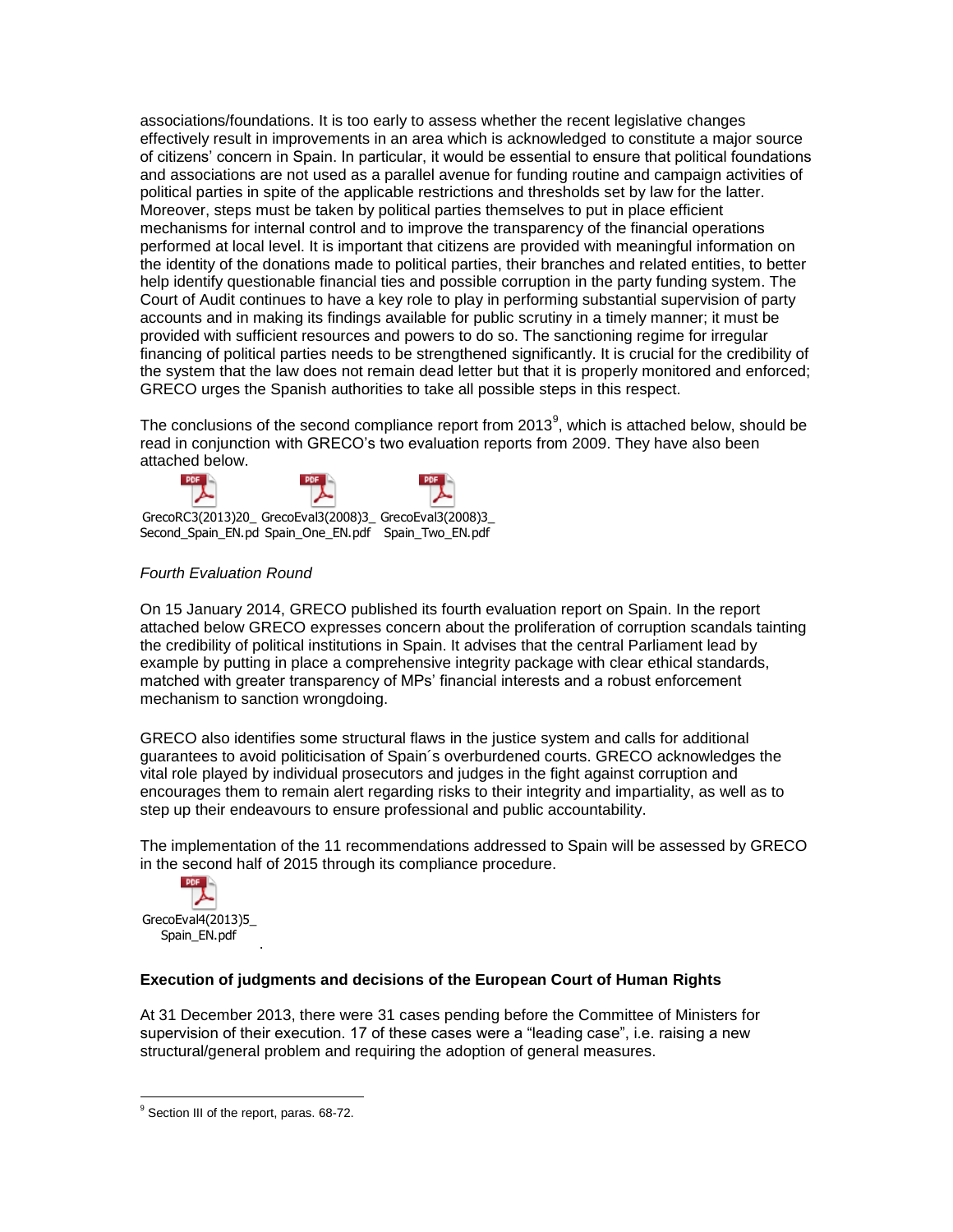The document attached presents the status of the execution of the respondent state.



### **Fight against racism and intolerance**

On 8 February 2011, the European Commission against Racism and Intolerance (ECRI) published its fourth report on Spain.<sup>10</sup> ECRI's Chair, Nils Muiznieks, said that, while there are positive developments, some issues of concern remain, such as the continued existence of "ghetto" schools of immigrant and Roma pupils and the absence of data on racist crime or incidents of discrimination on grounds of racial or ethnic origin.

A hate crimes and discrimination service has been established at the Barcelona Prosecution Office. Spain's specialised body to combat racism and discrimination - the Council for the Promotion of Equal Treatment of All Persons without Discrimination on Grounds of Racial or Ethnic Origin - was set up in 2009 to collect data and assist victims.

The latest plan for Roma development targets social inclusion, non-discrimination and equal treatment. The National Roma Council was set up to advise on policies that affect this community. The Foundation Institute for Roma Culture promotes Roma identity. Successful programmes to eradicate slums and re-locate the inhabitants to standard housing are on-going around the country.

However, there are a high number of neo-Nazi movements in Spain and racism on the Internet is increasing. The authorities should monitor this situation closely and initiate criminal proceedings where necessary. As a result of a Constitutional Court decision, Holocaust denial is no longer a criminal offence.

Despite some improvements in the asylum system, EU nationals are excluded from the right to seek asylum and asylum interviews are of poor quality. Internment centres do not provide adequate access to lawyers and NGOs, and there is a serious shortage of social workers. Unaccompanied minors facing repatriation are not always afforded independent legal representation and age determination methods are outdated and unreliable.

The report contains findings and recommendations regarding the following issues:

- Existence and implementation of legal provisions<sup>11</sup>
- Human rights plan $12$
- Discrimination in various fields including in the criminal justice system, social services and
- healthcare, education, employment, housing, access to service and goods.<sup>13</sup>
- Climate of opinion, media, political discourse and sports<sup>14</sup>
- Racist violence<sup>15</sup>
- Vulnerable/target groups including Roma, North African Muslims, Jews, non-citizens<sup>16</sup>
- Conduct of law enforcement officials<sup>17</sup>
- Monitoring racism and racial discrimination $18$
- Education and awareness-raising<sup>19</sup>

 $\overline{a}$ 

 $13 \text{ paras. } 48 \text{ -}90.$ 

<sup>16</sup> paras. 121-199.

 $10$  A summary of the report can be found on pp. 7-8.

 $11$  paras. 1-44.

 $12$  paras. 45-47.

<sup>&</sup>lt;sup>14</sup> paras. 91-110.

 $15$  paras. 111-120.

<sup>17</sup> paras. 200-211.

<sup>18</sup> paras. 212-214.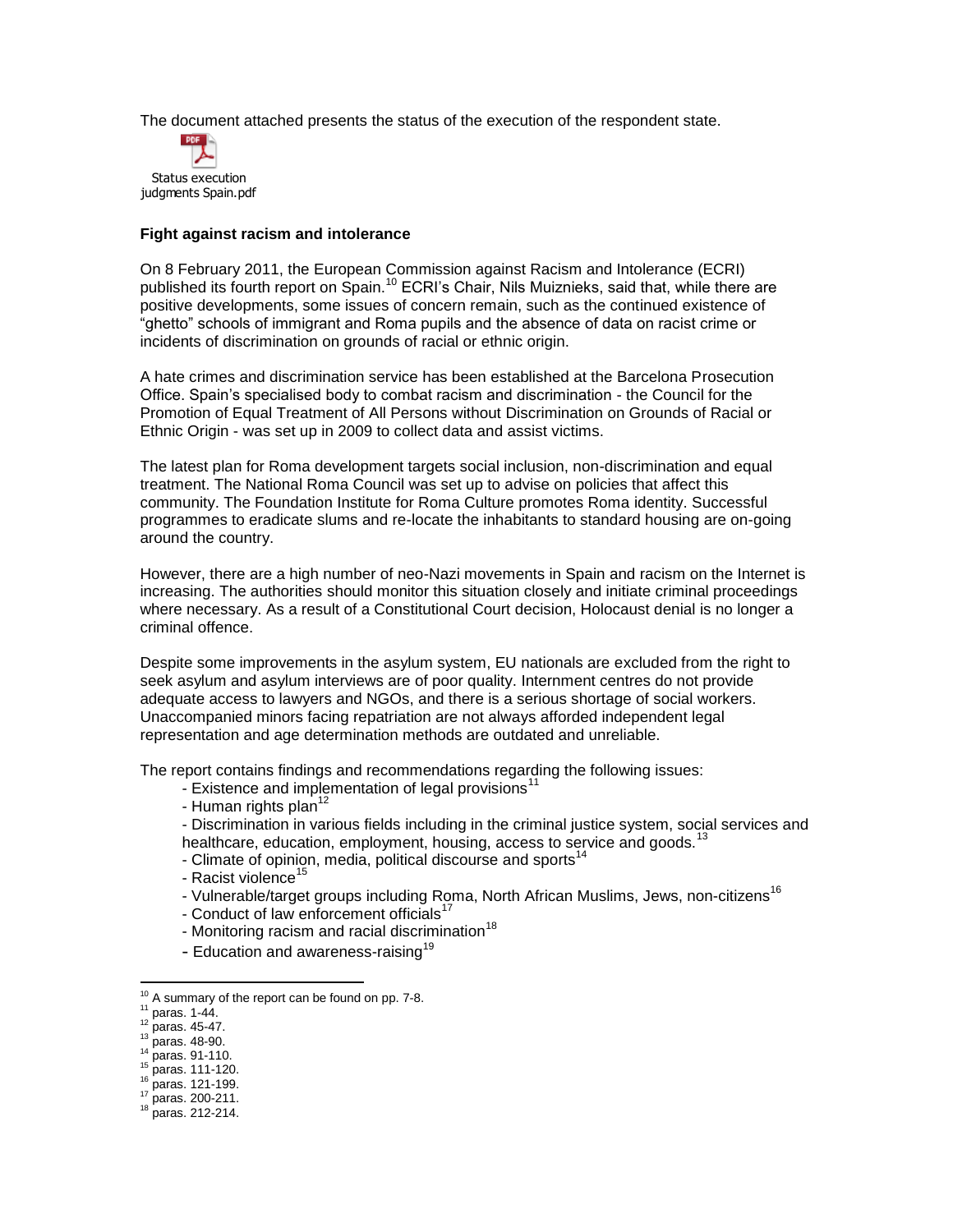The following three recommendations were selected for priority implementation to be revisited two years later:

- Collect and publish data on acts of racism and racial discrimination;
- Include compulsory courses on human rights and non-discrimination in both initial and inservice training for law enforcement officials and judges;
- Ensure an even distribution of Spanish, immigrant and Roma pupils in schools.

Subsequently, on 5 December 2013, ECRI adopted conclusions on the implementation of these recommendations for which priority follow-up was requested.

ECRI's report on Spain, including Government observations, and the conclusions on the implementation of the recommendations subject to interim follow-up, are attached below.



# **Protection of minorities**

## *Framework Convention for the Protection of National Minorities*

On 10 July 2013, the Committee of Ministers adopted a resolution on the protection of national minorities in Spain (attached below). The resolution contains conclusions and recommendations, highlighting positive developments<sup>20</sup> but also mentioning issues of concern<sup>21</sup>. Moreover, it mentions a number of areas where further measures are needed to advance the implementation of the Framework Convention for the Protection of National Minorities.

In addition to the measures to be taken to implement the detailed recommendations contained in Sections  $I^{22}$  and  $II^{23}$  of the Advisory Committee's opinion, the authorities are invited to take the following measures to improve further the implementation of the Framework Convention.

## Issues for immediate action<sup>24</sup>

- take more resolute measures to implement effectively the policies aimed at improving the situation and the integration of the Roma, in close co-operation with Roma representatives; ensure that these policies are adequately resourced and are not disproportionately affected by budgetary restrictions;

- eliminate the practice of "ethnic profiling" by the police which targets persons belonging to some minority groups; increase training of the police to combat racism and discrimination, on the basis of existing good practices;

- investigate the reasons for the persisting concentration of Roma pupils in schools located in disadvantaged areas and with lower academic achievement, in order to eliminate these practices; ensure that the implementation of admission rules to schools does not result in discriminatory practices against Roma pupils;

# Further recommendations<sup>25</sup>

- consult with representatives of the Berber community regarding ways and means of improving the situation of the Berber community in keeping with the spirit of the Framework Convention; - complete without further delay the process of adoption of comprehensive anti-discrimination legislation; develop a comprehensive system of data collection on discrimination and racially-

 $\overline{a}$ <sup>19</sup> paras. 215-221.

 $20$  Part 1.a) of the resolution.

 $21$  Part 1.b) of the resolution.

 $^{22}$  paras. 6 - 25 of the third Opinion of the Advisory Committee on the Framework Convention on Spain.

<sup>23</sup> paras. 26 - 150 *ibid*

<sup>&</sup>lt;sup>24</sup> The recommendations below are listed in the order of the corresponding articles of the Framework Convention.

<sup>25</sup> *Idem.*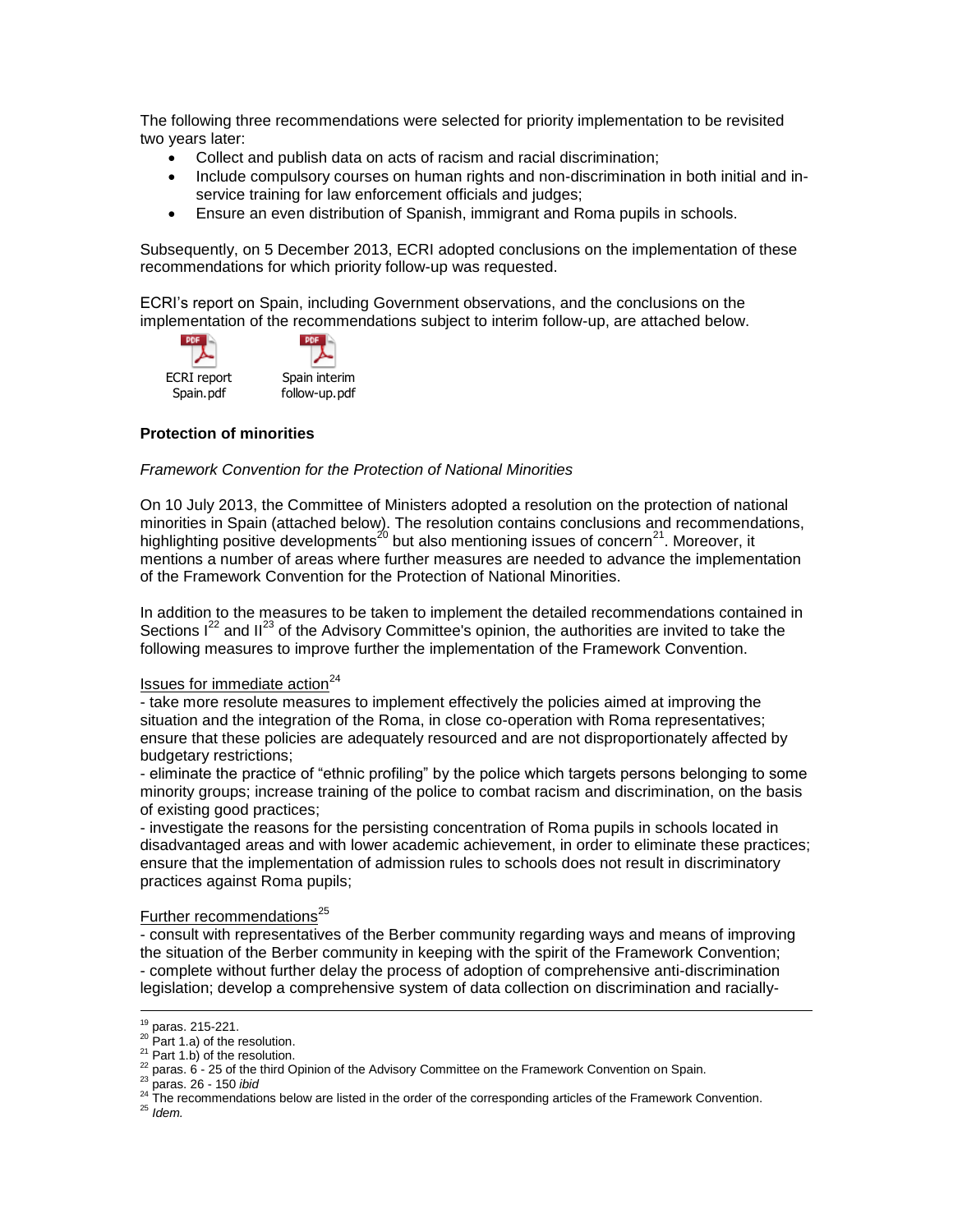motivated offences in the justice system, in order to promote a more effective implementation of the anti-discrimination legislation in force; provide adequate support to the work of the Council for the Promotion of Equal Treatment of all Persons without Discrimination on grounds of Racial or Ethnic Origin;

- continue and improve the systematic collection of data and information on the situation of the Roma in various areas of life; carefully assess the impact of the economic crisis on their situation, so as to avoid further discrimination against them;

- continue to provide adequate support to the Institute of Roma Culture; take more resolute measures, at the central and regional levels, to support the preservation and promotion of Roma culture;

- pursue and strengthen efforts to combat all forms of racism and intolerance and to promote respect for cultural and religious diversity; ensure that budgetary restrictions do not affect disproportionately the effective implementation of policies that have been launched in this respect and the work of related institutions; condemn firmly and unequivocally, investigate, prosecute and sanction effectively all expressions of racism or intolerance, including in politics and in the media; - consider ways of promoting a wider application of the existing legislation against racism and racially-motivated discrimination; redouble efforts to improve the training and awareness of the judiciary on these issues; consider amending the Criminal Code in order to make the current provisions on hate crime more effective;

- take far more resolute measures to promote access of the Roma to the media, including by supporting the training of Roma journalists; combat the dissemination of prejudice and stereotypes against Roma in the media;

- ensure progression of Roma pupils beyond primary education, as well as their successful completion of secondary education; increase the use of school mediators in a more systematic manner; undertake a review of school textbooks in order to ensure that sufficient and adequate information on the Roma culture, history and language is provided to all pupils, at all levels of education;

- promote actively the participation of the Roma in elected bodies at all levels; continue supporting the work of the State Council for the Roma People with a view to ensuring its regular and effective consultation on all matters of concern to the Roma; ensure that the composition of the Council fully represents the diversity of the Roma movement in Spain; promote the establishment of consultative bodies for the Roma at the regional and locals levels;

- take measures to avoid Roma street sellers losing their source of income as a result of the implementation of the new legislation on street markets and itinerant trade; pursue the ongoing projects to eradicate slums and segregated and substandard housing, drawing on existing good practices, in order to promote the integration of the Roma families concerned in mainstream housing.

The Committee of Ministers' resolution is largely based on the corresponding third Opinion of the Advisory Committee on the Framework Convention on Spain<sup>26</sup>. The concluding remarks, contained in Section III<sup>27</sup>, serve as the basis for the Committee of Ministers' Resolution. The Opinion of the Advisory Committee is also attached below.



## *European Charter for Regional or Minority Languages*

On 24 October 2012, the Committee of Ministers made public the third report on the application of the European Charter for Regional or Minority Languages by Spain. The report drawn up by the

 $26$  A summary of the report can be found on pp. 1-2.

<sup>27</sup> paras. 151-169.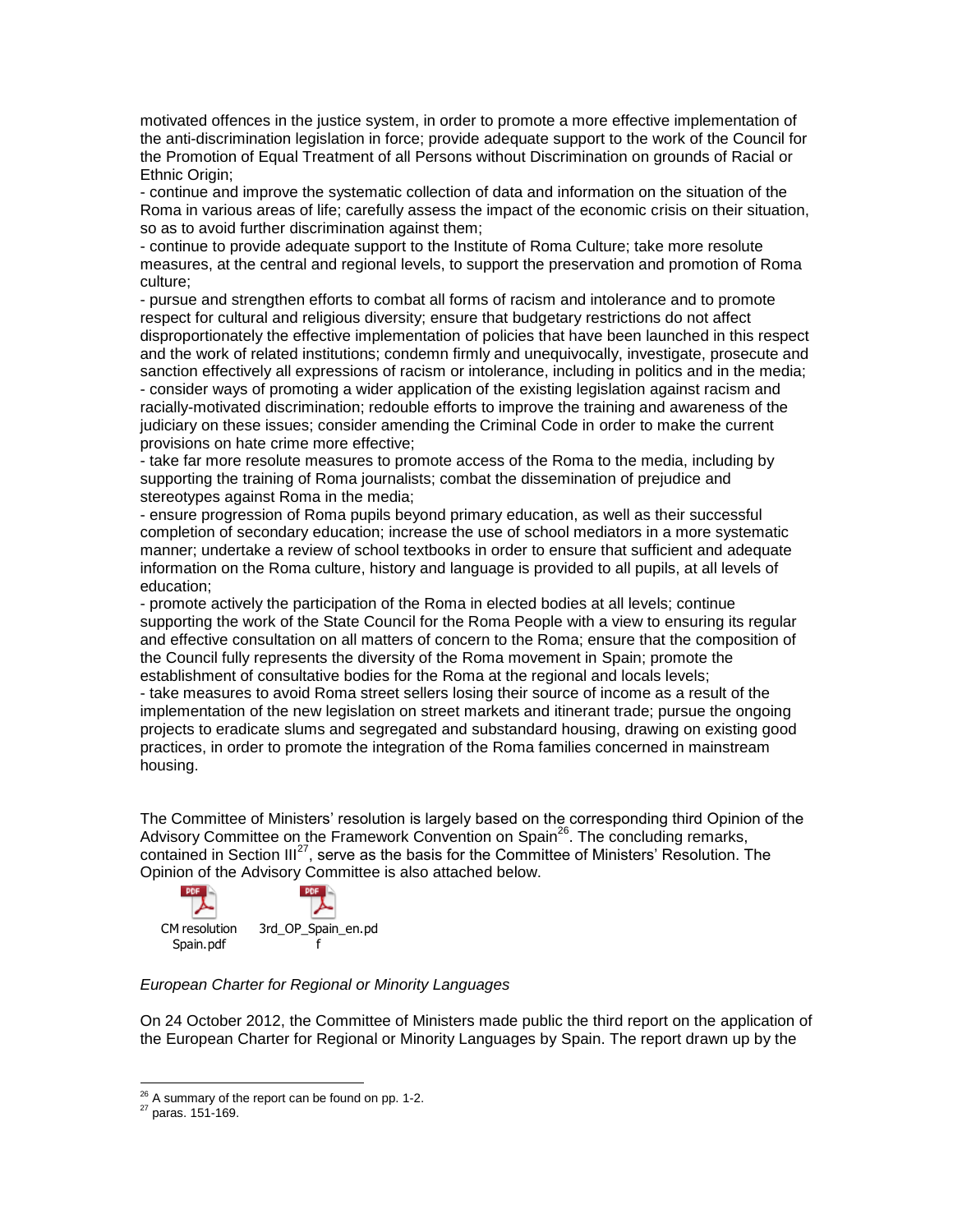Committee of Independent Experts, which monitors the application of the Charter, is contained in the attachment below.

Spain has a high level of commitment in protecting and promoting its regional or minority languages. However, there is a need for a coherent and systematic policy and a strategic approach to services in these languages so that users are not discouraged to use their language. Catalan has excellent support by authorities in Catalonia. Some deficiencies nevertheless still exist in the field of health services where further efforts are needed to train medical staff in Catalan. The same applies to Basque in the Basque Autonomous Community and Navarra. Catalan-language education on the Balearic Islands does not correspond to the undertakings chosen under the Charter. Education in Valencian and Galician needs improvement. The implementation of the Charter to Aranese has started, but Leonese still remains unprotected.

On the basis of this report, the Committee of Ministers in its Recommendation on the application of the European Charter for Regional or Minority Languages by Spain recommends the authorities to:

- amend the legal framework with a view to making it clear that the criminal, civil and administrative judicial authorities in the autonomous communities will conduct the proceedings in co-official languages at the request of one party;
- take the necessary legal and practical measures to ensure that an adequate proportion of the judicial staff posted in the autonomous communities concerned by the application of Article 9 of the Charter have a working knowledge of the relevant languages;
- review the recruitment, career and training schemes for the staff of the State administration offices with a view to ensuring that an adequate proportion of the staff posted in the autonomous communities have a working knowledge of the relevant languages;
- ensure the presence of all regional or minority languages in State public services;
- ensure the presence of all regional or minority languages in the provision of health care services.



SpainECRML3\_en.pd f

# **Action against trafficking in human beings**

On 27 September 2013, the Group of Experts on Action against Trafficking in Human Beings (GRETA) published its first evaluation report on Spain<sup>28</sup>, together with the final comments of the Spanish Government. Both documents are contained in the attachment below.

GRETA concludes<sup>29</sup> that the steps taken by the Spanish authorities to combat trafficking in human beings for the purpose of sexual exploitation, including the adoption of the National Action Plan to Combat Trafficking in Human Beings for Sexual Exploitation, the setting up of an Inter-Ministerial Monitoring Committee to evaluate its implementation, and the provision of funding for specialised organisations to provide assistance to victims of THB for the purpose of sexual exploitation. The introduction of the offence of THB in the Criminal Code in 2010, which covers different types of exploitation in line with the Convention, is also a positive development.

GRETA considers that a number of important challenges remain to be tackled through legislative, policy or practical measures in order to meet the requirements of the human rights-based approach outlined in paragraphs 45-53. Action to combat THB should address all victims of trafficking for all forms of exploitation, including through a comprehensive national action plan against THB. GRETA highlights the need to raise awareness of trafficking for the purpose of

 $^{28}$  A summary of the report can be found on pp. 7-8.

<sup>29</sup>paras. 277-284.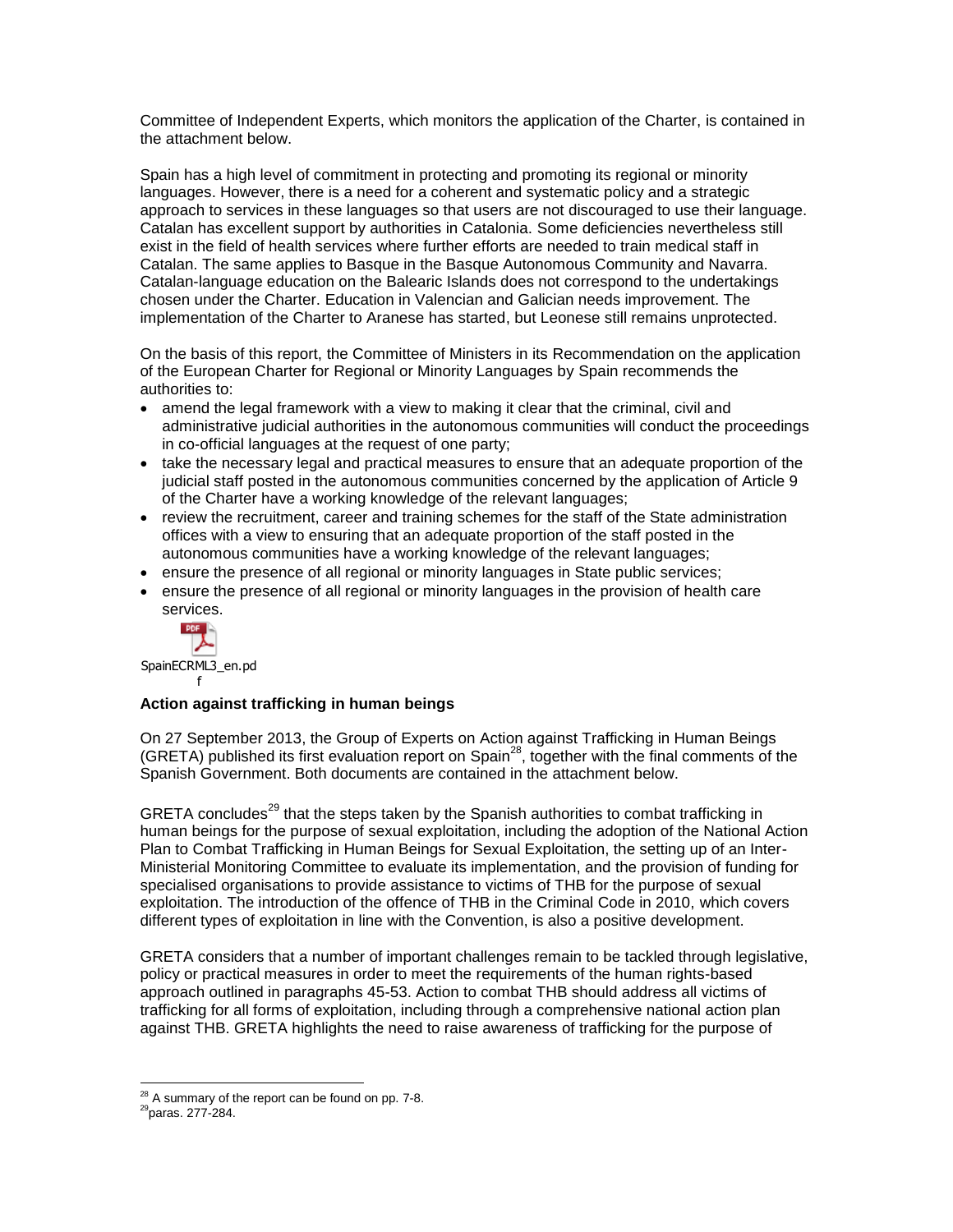labour exploitation and child trafficking and strengthen co-ordination between the State and regional authorities, including the different police forces.

Certain aspects of the present anti-trafficking action in Spain raise concerns as to their potential for contravening the core human rights principles and values required by the Convention. Thus the Spanish authorities must review the identification procedure of victims of trafficking with a view to ensuring that possible victims are treated, in the first place, as persons who have been exposed to human rights violations rather than as a source of evidence for criminal investigations. GRETA also stresses the need to adopt clear minimum standards of assistance for all victims of trafficking, regardless of their sex, age, nationality and type of exploitation.

Further, the rules and application of the recovery and reflection period should be reviewed to ensure that all possible victims of trafficking are systematically informed of the possibility to benefit from such a period. Efforts should also be strengthened to ensure that victims of trafficking can take full advantage of the right to be granted a temporary residence permit due to their personal situation or for co-operating with the authorities.

The Spanish authorities should ensure that victims or possible victims of trafficking are not forcibly removed from the country and that the assisted voluntary return scheme is adapted to their needs and takes due regard of their rights, safety and dignity.

Strengthening the effectiveness and expeditious investigations and prosecutions of THB-related offences is another area where further action is needed in order to apply the victim-centred approach promoted by the Convention.

All relevant professionals who may come into contact with possible victims of trafficking, including law enforcement officials, prosecutors, judges, labour inspectors and social workers, need to be continuously trained on the need to apply a human rights-based approach to action against THB on the basis of the Convention and the case-law of the European Court of Human Rights.

GRETA invites the Spanish authorities to keep it regularly informed of developments as regards the implementation of the Council of Europe Anti-Trafficking Convention and looks forward to continuing its good co-operation with the Spanish Government for achieving the purposes of this Convention.

In its report, GRETA provides a complete list of proposals to the Spanish authorities. $30$ 



## **Preventing and combating violence against women and domestic violence**

Spain has ratified the Council of Europe Convention on Preventing and Combating Violence against Women and Domestic Violence. It will be covered by the monitoring procedure to be put in place following the entry into force of the Convention on 1 August 2014.

## **Social and economic rights**

Spain ratified the European Social Charter on 06/05/1980 and has accepted all 72 paragraphs of the Charter.

 $30$ Appendix I.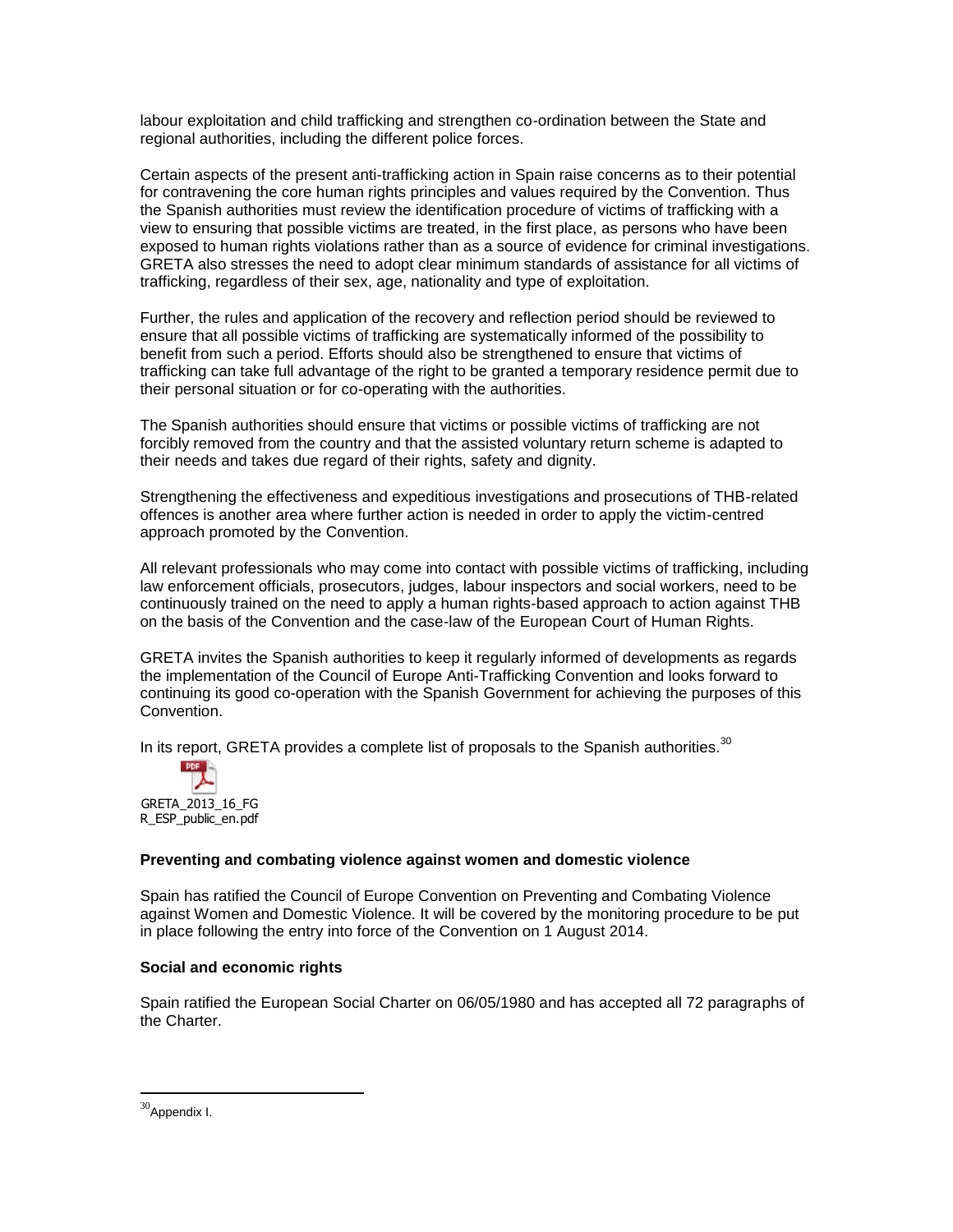It ratified the protocol adding new rights on 24/01/2000 and the protocol reforming the supervisory machinery on 24/01/2000.

Spain has signed but not yet ratified the Revised Charter. It has not yet signed or ratified the 1995 Additional Protocol Providing for a System of Collective Complaints.

### Cases of non-compliance

*Thematic group 1: "Employment, training and equal opportunities"* 

**►** Article 1§2 – Right to work - Freely undertaken work (non-discrimination, prohibition of forced labour, other aspects)

The restrictions on access to employment in the public service for non-nationals are excessive. (Conclusions XX-1 (2012), p. 10)

► Article 1§3 – Right to free placement services

It has not been established that free placement services operate in an efficient manner. (Conclusions XX-1 (2012), p.10)

► Article 10§4 – Right to vocational training - Encouragement for the full utilisation of available facilities

It has not been established that the right to equal treatment for nationals of other States Parties lawfully resident or regularly working in Spain is guaranteed with respect to financial assistance. (Conclusions XX-1 (2012), p. 18)

### *Thematic Group 2 "Health, social security and social protection"*

► Article 12§1 – Right to social security – Existence of a social security system The minimum level of sickness benefit is manifestly inadequate. (Conclusions XX-2 (2013), p. 20)

► Article 12§4 – Right to social security - Social security of persons moving between states 1. Equal treatment with regard to social security rights is not guaranteed to nationals of all other States Parties;

2. Equal treatment with regard to access to family allowances is not guaranteed to nationals of all other States Parties

3. The length of residence requirement for entitlement to non-contributory old-age pensions is excessive.

(Conclusions XX-2 (2013), p. 24)

► Article 13§1 – Right to social and medical assistance - Adequate assistance for every person in need

1. Minimum income eligibility is subject to a length of residence requirement;

2. Minimum income eligibility is subject to age requirements (25 years old);

3. Minimum income is not paid for as long as the need persists;

4. The level of social assistance paid to a single person is manifestly inadequate (except for the Basque country and Navarra).

(Conclusions XX-2 (2013), p. 27)

► Article 14§1 – Right to benefit from social services - Promotion or provision of social services 1. It has not been established that effective access to social services is guaranteed;

2. The conditions to be met by providers of social services are not clearly defined;

3. It has not been established that supervisory arrangements for ensuring that providers of social services comply with the conditions ensuring the quality of services exist.

(Conclusions XX-2 (2013), p. 31)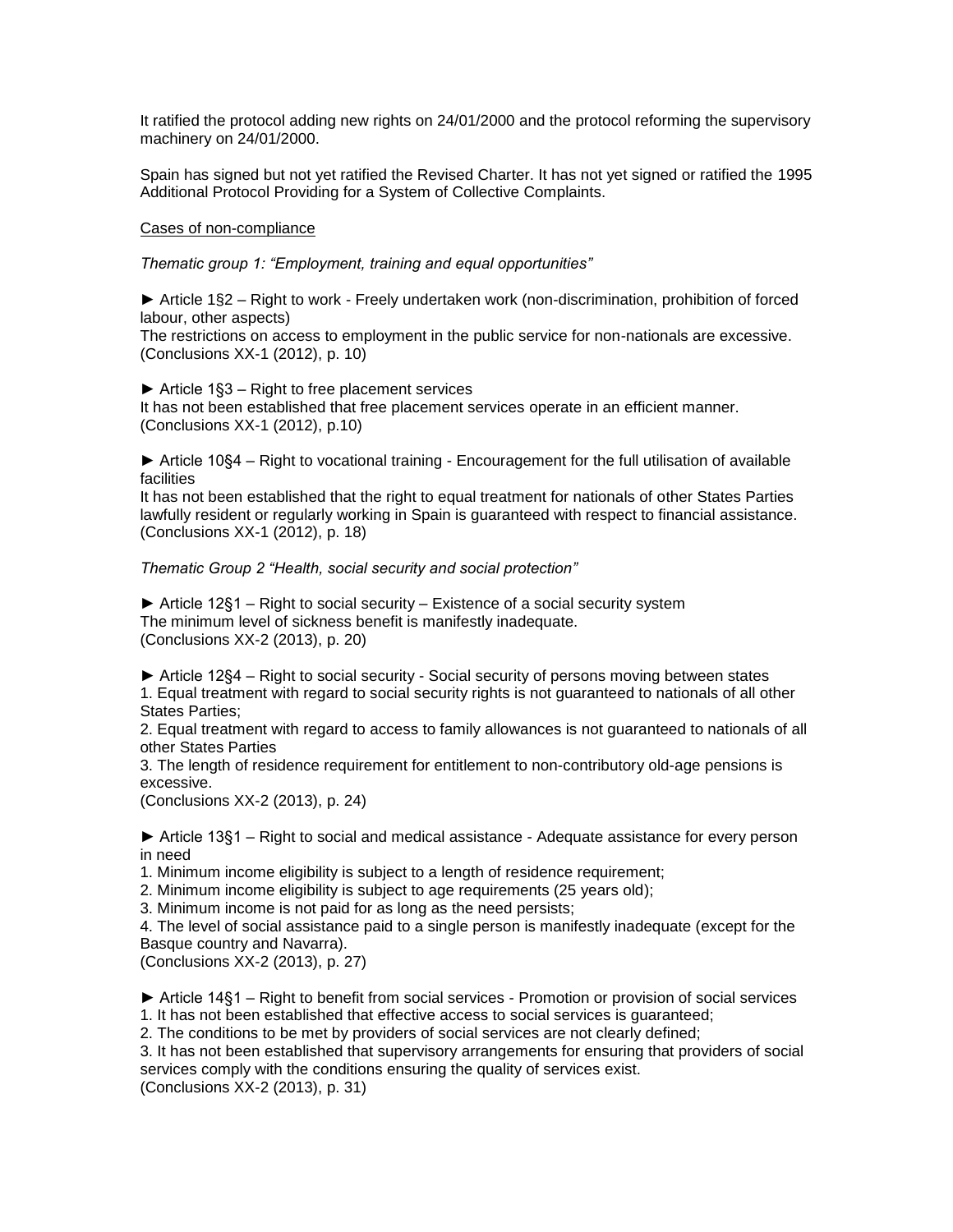► Article 4 of the Additional Protocol – Right of the elderly to social protection It has not been established that there is legislation protecting elderly persons from discrimination on grounds of age. Conclusions XX-2 (2013), p. 36)

*Thematic Group 3 "Labour rights"*

► Article 2§1 – Right to just conditions of work - right to reasonable working time 1. The Workers' Statute sets out, as a general rule, a reference period of 1 year for the calculation of average working hours, which is excessive.

2. The Workers' Statute permits weekly working time in excess of 60 hours for certain categories of workers.

(Conclusions XiX-3 (2010), p. 15)

► Article 2§3 – Right to just conditions of work – annual holiday with pay Workers who fall ill or are injured during their holiday are not entitled to take the days lost at another time. (Conclusions XiX-3 (2010), p. 6)

► Article 4§1 – Right to a fair remuneration – Decent remuneration The minimum wage is manifestly inadequate. (Conclusions XiX-3 (2010), p. 8)

►Article 4§2 – Right to a fair remuneration- Increased remuneration for overtime work The Workers' Statute does not guarantee workers the right to an increased remuneration or to a longer rest period in compensation for overtime. (Conclusions XiX-3 (2010), p. 9)

► Article 4§4 – Right to a fair remuneration – Reasonable notice of termination of employment 1. Workers with fixed-term contracts of less than a year whose contracts are broken before they end have no right to notice.

2. Workers with fixed-term contracts of more than one year whose contracts are broken before they end are entitled to only fifteen days' notice. (Conclusions XiX-3 (2010), pp. 9-10)

 $\blacktriangleright$  Article 5 – Right to organise It has not been established that representatives of trade unions other than the most representative have access to workplaces. (Conclusions XiX-3 (2010), p. 11)

► Article 6§4 – Right to bargain collectively – Collective action The cases in which the Government may resort to compulsory arbitration go beyond the requirements of Article 31 of the Charter. (Conclusions XiX-3 (2010), p. 14)

### *Thematic Group 4 "Children, families, migrants"*

►Article 7§5 – Right of children and young persons to protection – Fair pay

− young workers' wages are not fair; and

− it has not been established that the apprentices allowances are adequate.

(Conclusions XiX-4 (2011), p. 7)